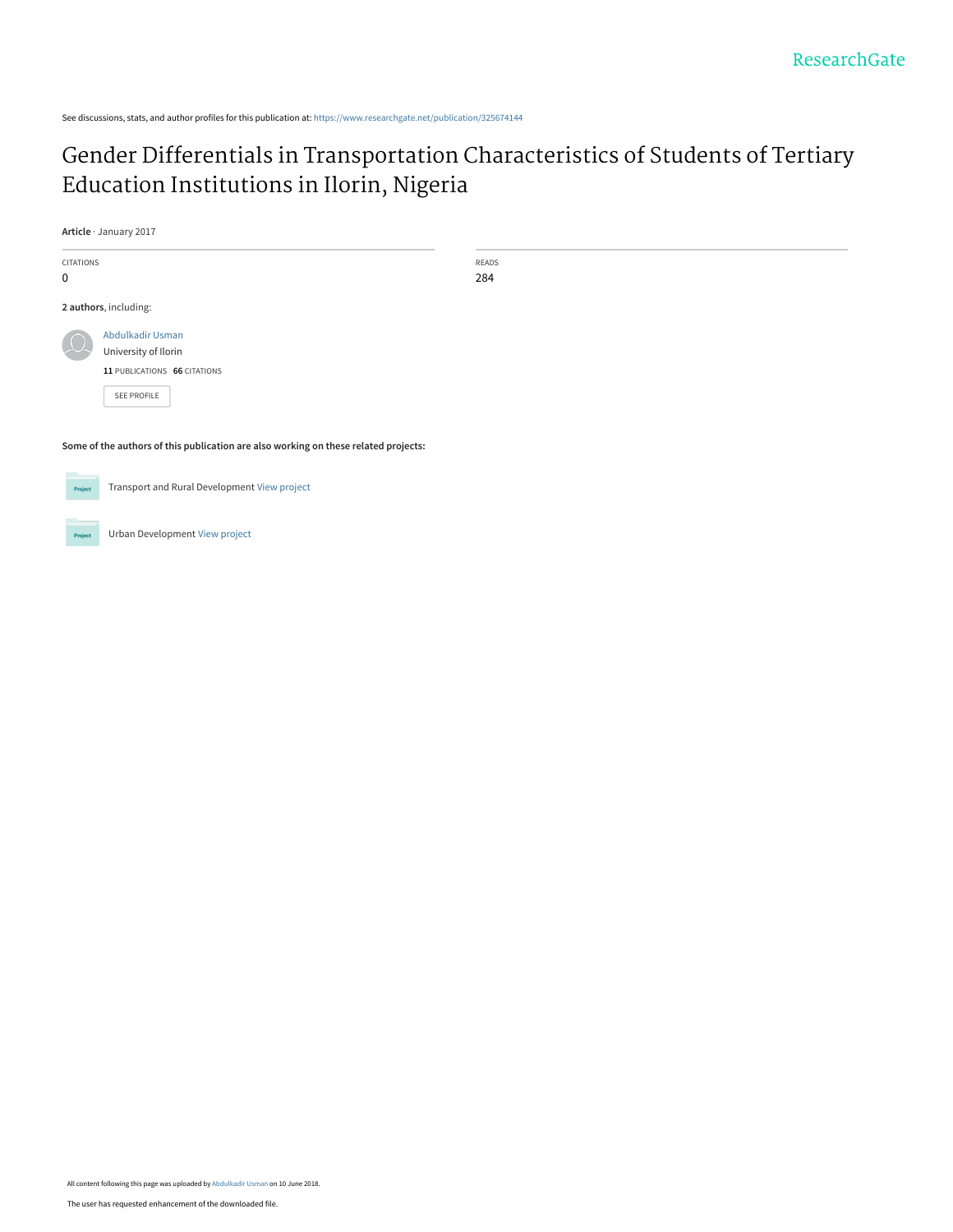

**IFE RESEARH PUBLICATIONS IN GEOGRAPHY Volume 15, 2017** 

# **Gender Differentials in Transportation Characteristics of Students of Tertiary Education Institutions in Ilorin, Nigeria**

B. A. Usman and O. F. Akinola

Department of Geography and Environmental Management, Faculty of Social Sciences, University of Ilorin, P.M.B. 1515, Ilorin, Kwara State, Nigeria. E-mail: **bolicon2004@yahoo.co.uk** 

## **Abstract**

Women tend to be exposed to more restrictions in their mobility requirements than men and a lot of evidence from research has shown that there are differences between males and females in terms of the access, usage pattern and burden of transport. This study examines the usage of transport modes, transportation problems and adaptation strategies of male and female students in Ilorin city. A total of 381 students were sampled from four higher educational institutions in the city. The data were analysed using simple percentages, tables, graphs and chi-square statistical technique. Results show that more males  $(16.7\%)$  than females  $(9.2\%)$ travel by bus while 28.3% of the females as against 23.3% of the males travel to school by taxi. Magnitude of various transportation problems was also found to differ between the sexes. The difference in modal choice between the males and females was however, not significant at 0.05 level of significance. In addition, the study shows that the male and female students significantly perceive the magnitude of the various transportation problems differently and also significantly differ in their adjustment to these problems. Recommendations include the provision of more on-campus hostel accommodation particularly for female students, provision of more school buses and adoption of separate queues for males and females at bus stops.

**Keywords**: Gender Differences, Travel Behaviour, Campuses, Transport Modes, Transportation Problems.

#### **Introduction**

In every society, there are beliefs and values that place one gender at advantage over the other, thereby promoting gender bias. However, in most cases traditional practices subordinate women and girls in private spheres of life and also influence public affairs of society (Rivera, 2007). The interlink between gender relations and cultural constraints as it affects the transportation sector has continued to interest researchers

(as seen in the works of Nelson-Fyle and Sandhurf, 1990; Howe and Bryceson, 1993; Fernando and Porter, 2002; Ubogu, 2006; Oni and Okanlawon, 2011). Women tend to face more restrictions in their mobility requirements than men and growing body of evidence from research has shown that there are differences between males and females in terms of the access, usage pattern and burden of transport (Venter *et al*, 2006). While travel behaviour of individuals irrespective of gender is generally not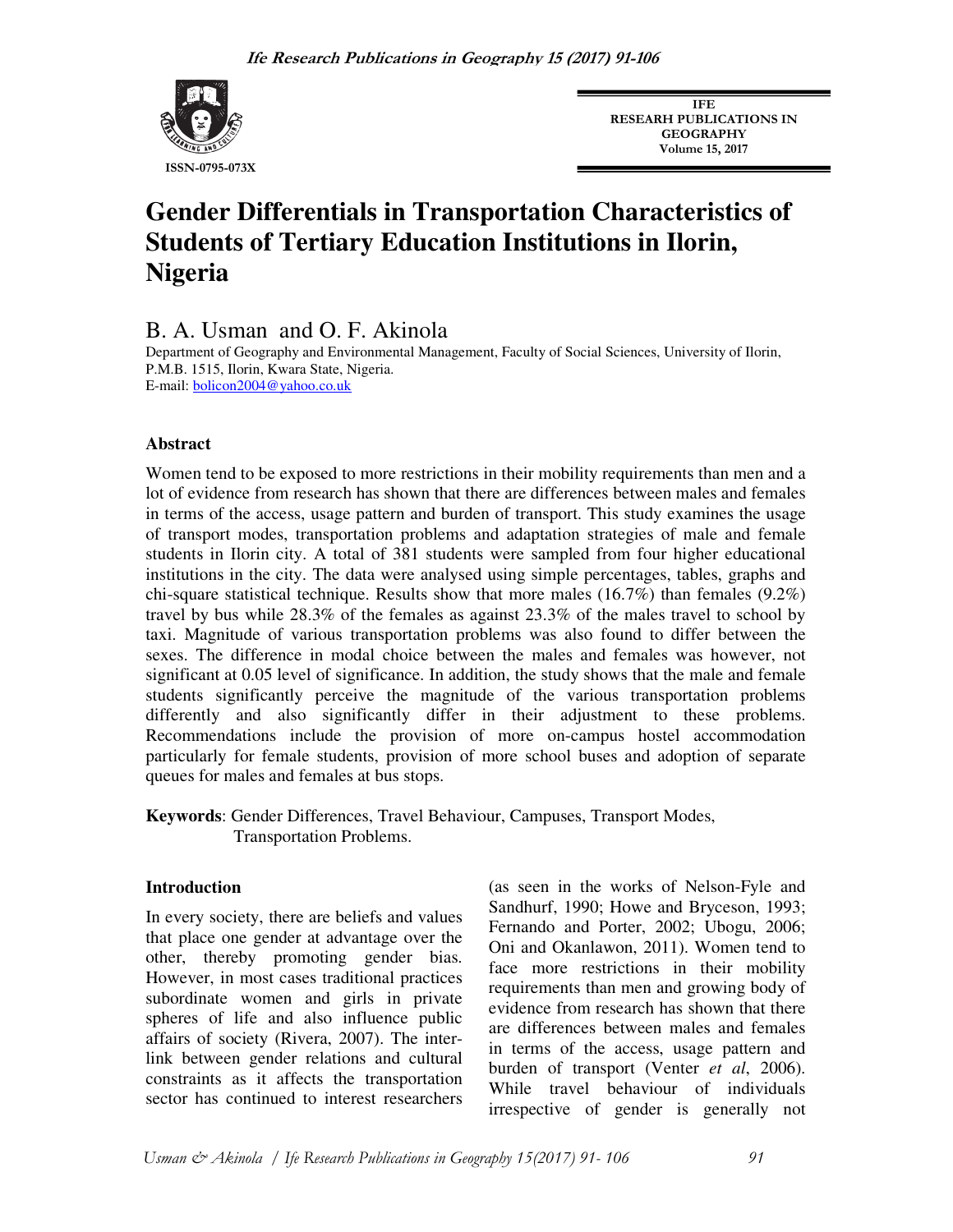uniform, the observed differences in travel behaviour of men and women results from the fact that women are more vulnerable to some travel constraints that influence their travel behaviour. For example, as a result of their generally lower economic status in the society, women are often forced to use less expensive and less desirable transport options (Hanson and Hanson, 1980; Matalon, 1992; Ubogu, 2006 and Okoko, 2007).

The patriarchal social system in Nigeria for instance, ensures that social and cultural stratification barriers exist in the society in favour of the male gender. In recent years, increasing female educational attainment, labour force participation, journey to work and the generally more complex travel patterns characteristic of modern society, have made gender restrictions become very serious impediment to females in terms of ease and flexibility of choice of convenient transport mode. In addition, the practice of purdah in predominantly Muslim communities often serves as restraint to women to have access to some modes of transport (Ubogu, 2006). Cultural and other social barriers are therefore, often more significant than physical constraints restricting female access to the transport system (Peters, 1999).

Generally, most transport data collected do not reflect gender based information rather they are usually aggregated in nature. As a result, dearth of gendered statistics on transportation is a major constraint to understanding travel behaviour and provision of gender sensitive solutions (Babinard, 2011; International Transport Forum, 2011). Although, recent years have witnessed increasing research on gender perspective to the study of transport, gender issues are still rarely prioritized in transport planning and investment especially in developing countries. For instance, transport planners in Nigeria mostly assume the universality of usage or preference of transport modes and nature of transport constraints faced by males and females. This is a wrong notion because, women have less access to time saving transport technologies than men and gender relations often reinforce women's time poverty and external immobility. It is therefore imperative to further understand differences in gender behaviour in terms of modal choice, trip patterns, transportation problems and coping strategies employed. Gender based data on peoples' use of the transport system to access health, education and markets among other facilities are very important for formulating transport policies (Babinard, 2011).

Meanwhile, large educational institutions located within cities usually attract large number of trips and can generate or compound traffic congestion around their vicinity. Therefore, information on travel behaviour of students of such institutions like the modes they use and their trip pattern can provide insight into how they contribute to traffic congestion around such institutions. In addition, students' commuting habit is very important because, it can have implications for their health and motivation for studies (Khan and Mohammadzadeh, 2011). Therefore, the aim of this study is to examine the travel characteristics of students of some tertiary educational institutions in Ilorin city from a gender perspective. It is expected that in addition to adding to knowledge on the travel behaviour, mobility problems and coping strategies of students, this study will help in planning for gender sensitive transport system in the area.

The following are the hypotheses of the study:

(1)  $Ho_1$ : There is no statistically significant difference in the preferred modes of transportation of the male and female students. (2)  $Ho_2$ : There is no statistically significant difference in the perception of transportation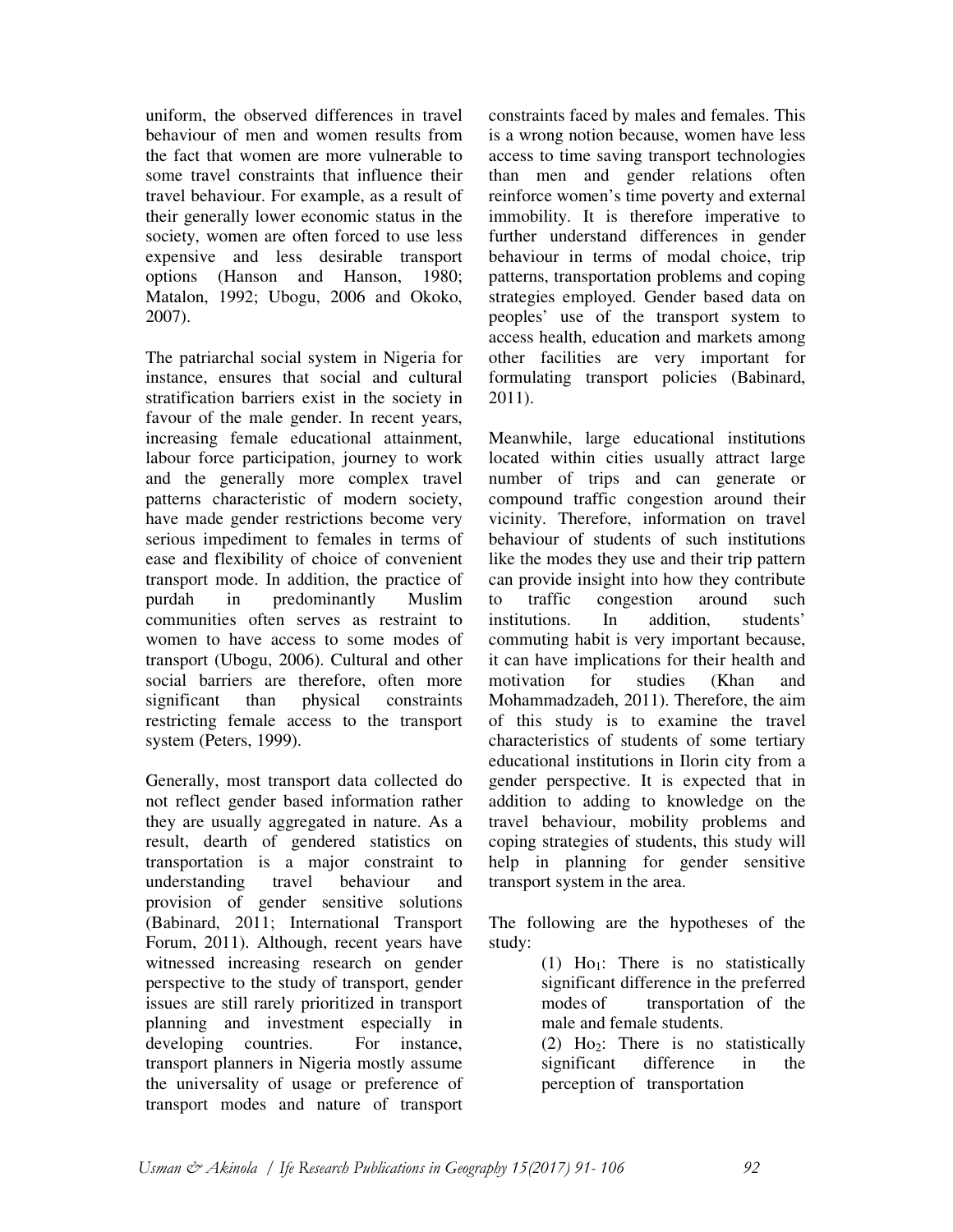problems between the male and female students.

(3) Ho3: There is no statistically significant difference in the coping strategies employed by the male and female students.

## **Literature Review**

Regardless of the fact that urban transport system affects women and men unequally, most empirical and theoretical discussions still assume the universality of women and men's experience (Seagar 1992; Weisman 1992). Since men and women are not equal urban space users and actors, understanding gender requirements is very important in effective policy formulation (Bowlby *et al,*  1989; Townsend 1991). However, as women are rarely represented in decision making they are often unable to impress their needs on planners and as such most transport infrastructures planning are undertaken without considering woman's needs. This is despite the fact that women, particularly in developing countries undertake a greater burden of domestic and commercial activities. Transport is a very important determinant of access to a wide array of essential services and opportunities such as education and employment. Therefore any policy action that helps in meeting women's transportation needs will result in increasing female access to better opportunities and increase their productivity (Hamilton *et al*, 1991). The transport needs of men and women vary and the effects of policy intervention are often to the advantage of the male gender.

Urban transport systems are often more inadequate for women who must combine economic activities with household and family activities. For instance, women's trip characteristics are known to change more significantly over the family life-cycle than that of men. With time female work trips tend to reduce while family related trips tend to increase and this reflects in their travel behaviour (Turner and Fourace, 1995).

Generally, housekeeping and childcare responsibilities negatively affect women's mobility thereby increasing the number of trips they have to make (Skjonsberg, 1989).

Various studies have shown that women in both developed and developing countries have less access to transport facilities. For instance, they depend more on public transport than men. Also, when women make their trips by car many of such trips are as passengers. In addition, a larger proportion of women than men make their trips on foot (Schmink, 1982; Greater London Council (GLC), 1985; Kranton, 1991). As noted by Turner and Fourace (1995) women often opt to walk rather than board heavily loaded buses to avoid the discomfort of men pressing their bodies against them (crush loading) and other forms of sexual harassment. Meanwhile, in many cities across the world girls and women often face the danger of harassment, rape and other forms of personal danger even when they opt to walk due to transport shortages or in an attempt to avoid sexual harassment on public transport (Anderson and Panzio, 1986; Sohail et al, 2006; Herrera, 2007).

Studies carried out in Nigeria have revealed that women make more activity trips weekly than men and women depend heavily on public transport. In addition, in households with only one car, men use the car most (Asiyanbola, 1999 and 2002). Also, Odufunwa and Oyesiku (2002) observed that females frequently use motorcycle mode for both short and long distance trips than males. Their study further revealed that the use of motorcycle has significant effects on the pattern of dressing of women.

Odeleye (2001) noted that urban transport planning and development in metropolitan Lagos is more masculine than feminist as women are disadvantaged in terms of access to decent, comfortable and reliable intraurban transport services. As a result, women are often manhandled, as well as being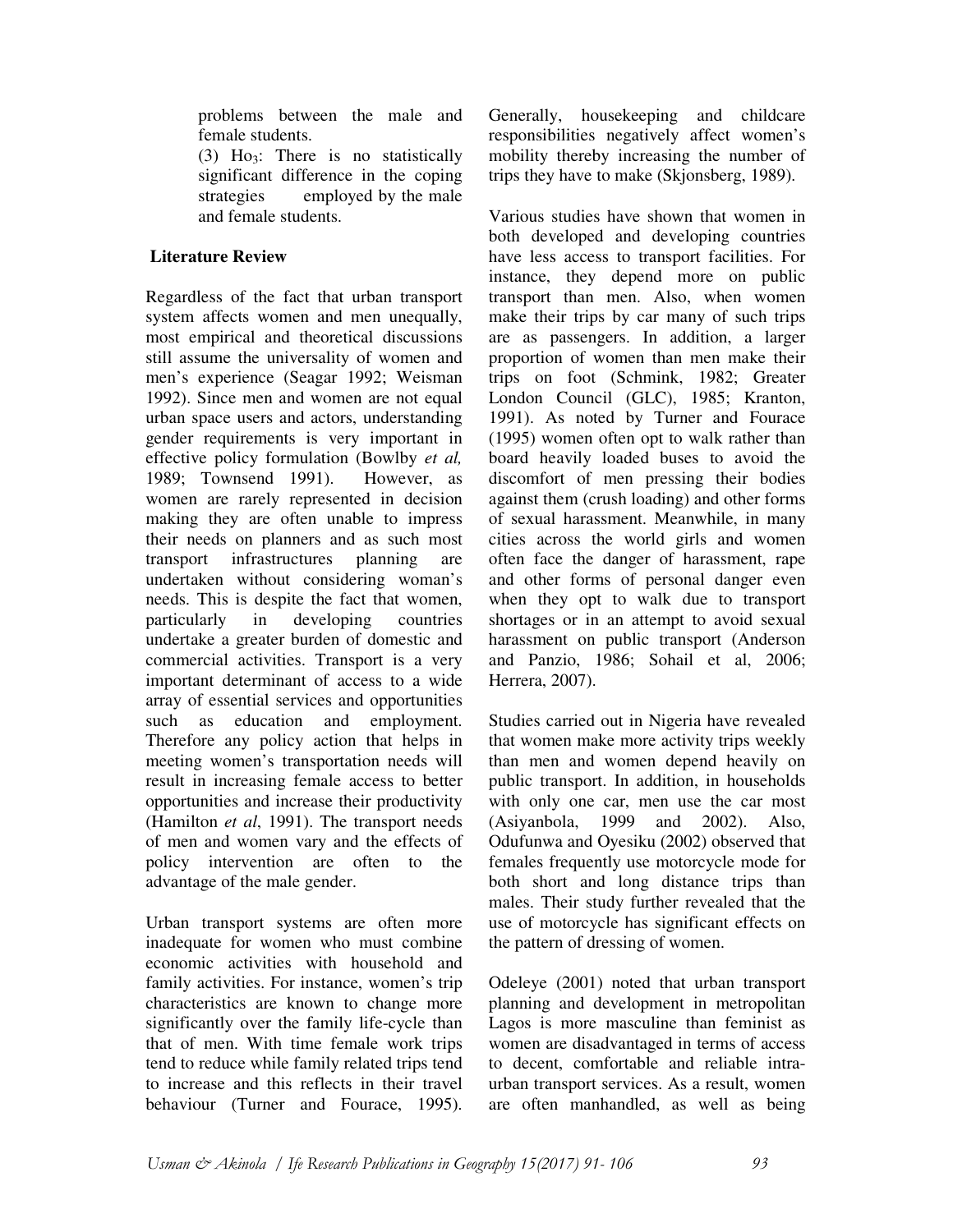victims of pick-pockets and muggers while transiting in the metropolis. As a coping strategy many women are forced to walk long distances or patronize the reckless and ill-mannered commercial motorcyclists at their own risk.

Fear of possible physical and verbal abuse on the streets may force women to take the first available means of transport rather than wait for the most adequate means of transport. Similarly, women using public transport often employ a variety of selfprotection strategies and behavioural restrictions, like travelling in groups and keeping away from some places at certain times. The implication is that such precautionary measures result in reduced mobility and underepresentation of women in certain locations (Rivera, 2007; Babinard, 2011). However, increasing awareness about the need to provide gender sensitive solutions to transportation problems, has led to the emergence of vehicles reserved for "women only" in countries like Japan, Brazil, Egypt and India. Also, some taxis are reserved for women in Mexico, Russia, Dubai and the United Kingdom (International Transport Forum, 2011).

On the other hand, women are known to have a lower rate of pedestrian fatality than men (Downing, 1991), possibly because men often exhibit higher risk taking behaviour when crossing the road (UK, Office for Population Censuses and Surveys (OPCS), 1980). In addition, women have been found to be more predispose to reduce their trips due to perceived risk of accident connected to a trip (Davis, 1992).

## **Materials and Methods Study Area**

Ilorin the Kwara State capital is one of the fastest growing cities in Nigeria. The city is located on latitude  $8^0$  30' N and  $4^0$  33' E, within the North Central region of the

country and has an area of about 100km square (Kwara state diary 1997). Ilorin metropolis cut across three Local Government Areas (LGAs) which are Ilorin East, Ilorin west and Ilorin South LGAs. The city is a confluence of cultures, populated by Yoruba, Hausa, Fulani, Nupe, Baruba and other Nigerians and foreign nationals. Though, Ilorin is traditionally a Muslim city there is also a significant Christian population in the area. The city is known for its traditional pottery industry and a thriving traditional textile industry producing high quality hand-woven textiles on simple looms.

Ilorin city is home to two Nigerian universities. These are the University of Ilorin and Al- Hikmah University. It is also a home to four other higher educational institutions: Kwara state polytechnic, Kwara State College of education, Kwara state School of Nursing and Muyideen College of Education, Ilorin.

Data for the study were obtained through questionnaire survey in four higher educational institutions in the city. These are the University of Ilorin, Al-Hikma University, Kwara State Polytechnic and Kwara State College of Education, Ilorin (Figure 1).

With the exception of Al-Hikma University, hostel accommodation is available for students within the school campuses. However, these hostels are grossly inadequate in number and could only accommodate very small proportion of the students. Thus, majority of the students are forced to reside off-campus and transit to these schools from different parts of the city. Both Al-Hikma University and Kwara State College of Education are located within the built-up areas of the city. Various land-uses including residential, commercial and industrial are found around the two institutions.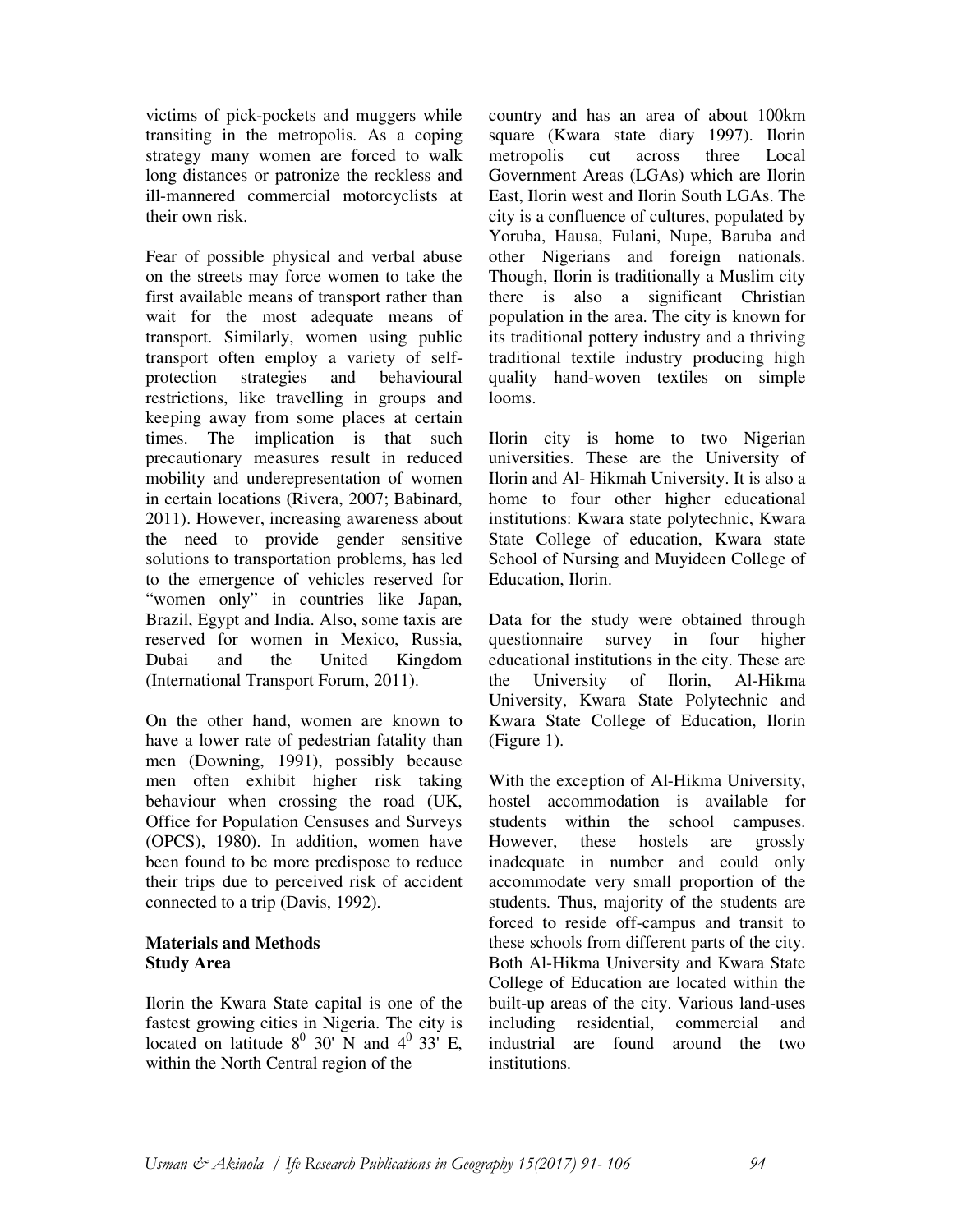

**Figure 1**: Ilorin showing the sampled Schools **Source**: Adapted from Kwara State Ministry of Lands and Survey, 2010

As a result, while these institutions have advantage of good links to different parts of the city, the roads around them are normally highly congested particularly during morning and early evening peak hours. On the other hand, University of Ilorin and Kwara State Polytechnic are situated far from the city centre. Therefore, most of the students reside in the sub-urban areas that used to be separate villages but have been consumed by the expanding city. However, some of the students still commute to school daily from within the city. The three institutions had a combined students' population of 63,148 as at 2013/2014 academic session when the study was conducted.

#### **Data Collection**

The sample size was based on the sample size table provided by Krejcie and Morgan (1970) in which any population of up to 50,000 but less than 75,000 has a sample size of 381 at 95% confidence limit and 5.00% margin of error. Questionnaire distribution in the different institutions is shown in Table 1.

The total students' population of the sampled institutions is almost evenly distributed between the sexes as seen in

Table 1. The sampled students who were selected on the basis of their willingness to participate in the survey were also almost evenly distribute on the basis of gender as 191 males and 190 females were sampled for the study.

The data collected were analysed using simple percentages, tables and graphs. The chi-square technique was also used to find out whether there are any significant differences in the transportation characteristics of the male and female students.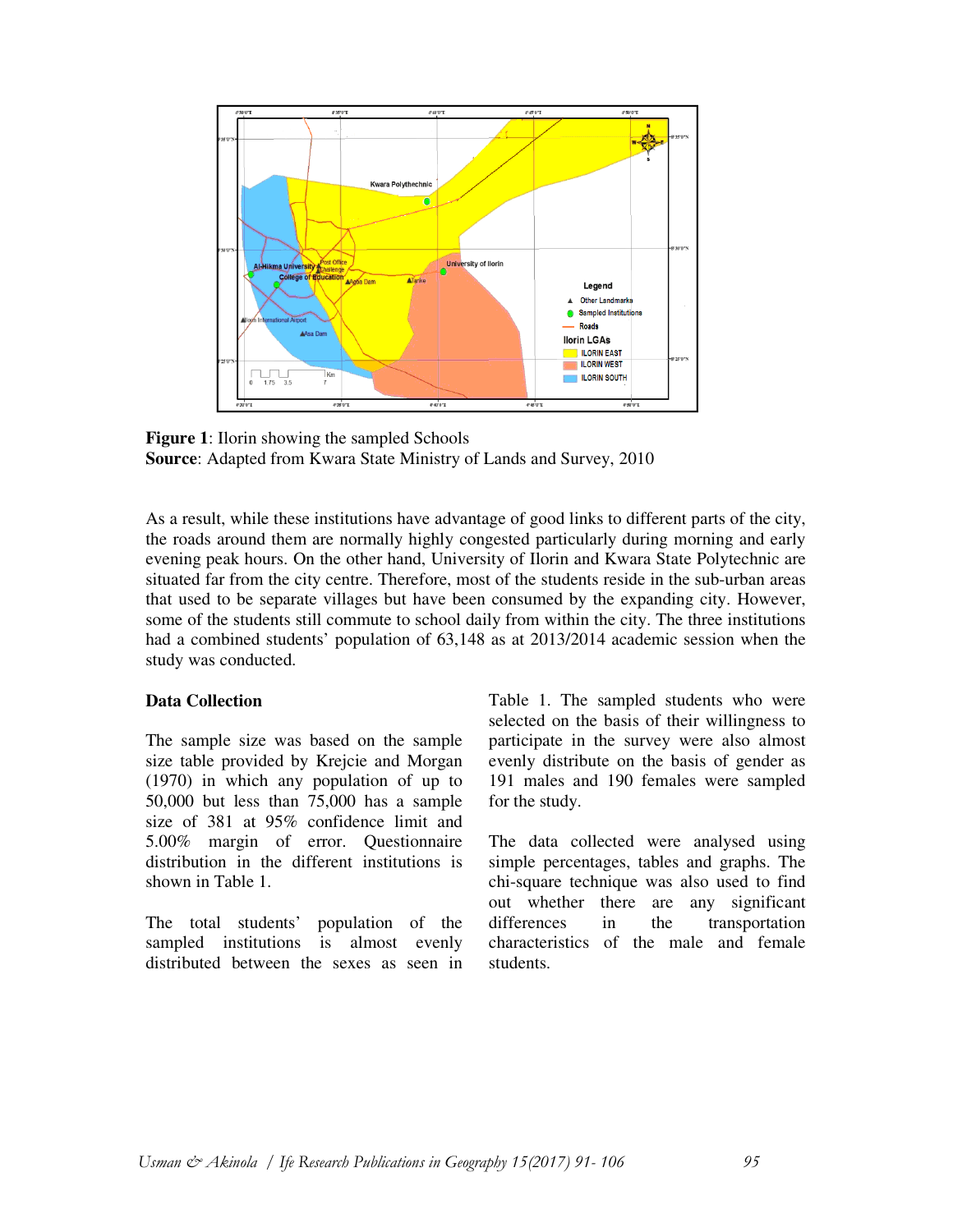| <b>Institutions</b>  | <b>Students' Population</b> |        |              | $\mathcal{G}_{\mathcal{O}}$ | <b>Sample Size</b> |
|----------------------|-----------------------------|--------|--------------|-----------------------------|--------------------|
|                      | Male                        | Female | <b>Total</b> |                             |                    |
| University of Ilorin | 17.523                      | 13.219 | 30,742       | 48.7                        | 186                |
| Al-Hikma University  | 1.715                       | .285   | 3,000        | 4.8                         | 18                 |
| Kwara Polytechnic    | 7,369                       | 8.311  | 15.680       | 24.6                        | 94                 |
| College of Education | 6.525                       | 7.201  | 13.726       | 21.7                        | 83                 |
| Total                | 33,132                      | 30,016 | 63,148       | 100                         | 381                |
| $(\%)$               | (52.5)                      | (47.5) | (100)        |                             |                    |

**Table 1**: Questionnaire Distribution in the Sampled Institutions

**Source**: Computed from Field Data (2013)

#### **Results and Discussion**

Most (49%) of the respondents are aged between 15 years and 25 years, while 37% are between 26-35 years old (Table 2). Table 2 further shows that 87% of the respondents are single, while the remaining 13% are married.

## **Mode of Transportation used by the Students**

The modes of transportation used by the students for their journey to school were examined. The result shows that 51.7% of the students usually travel by taxis while 25.7% mostly use buses as their mode of transportation to and from school. Bicycle was found to be the least popular means of transportation among the students with only 2.6% using this mode (Table 3). This very low usage of bicycle among the students is expected due to the fact that bicycle use has generally become unpopular in urban areas of the country, particularly in the south. Use of bicycle as a means of transportation is viewed as indicating low class of the user in the society. In addition, roads infrastructure in the city is generally not bicycle friendly

because of the absence of bicycle lanes, dedicated to the use of cyclists.

When examined according to gender, it was discovered that the female students use taxis more than the males while, the males use buses more than their female counterparts. For instance, Figure 2 shows that 28.3% of the respondents who patronize taxis are females compared to 23.3% who are males. On the other hand 16.2% of those who travel to school by bus are males compared to females who constitute just 9.2%

Usage of motorcycle mode is almost equal among both sexes (3.3% for males, 3.4% for females). More of the females (5.0%) also travel by foot compared to 3.3% of the males. Although, buses are cheaper means of transportation, there is tendency for the females to prefer the taxis because of the greater need for physical struggle for seats on the few available buses. In addition, exposure to sexual harassment will be higher on the buses due to the usual congestion, which may encourage lower patronage of buses by the females. Similarly, the fear of sexual harassment on public transport may also be responsible for more of the female students opting to walk to school.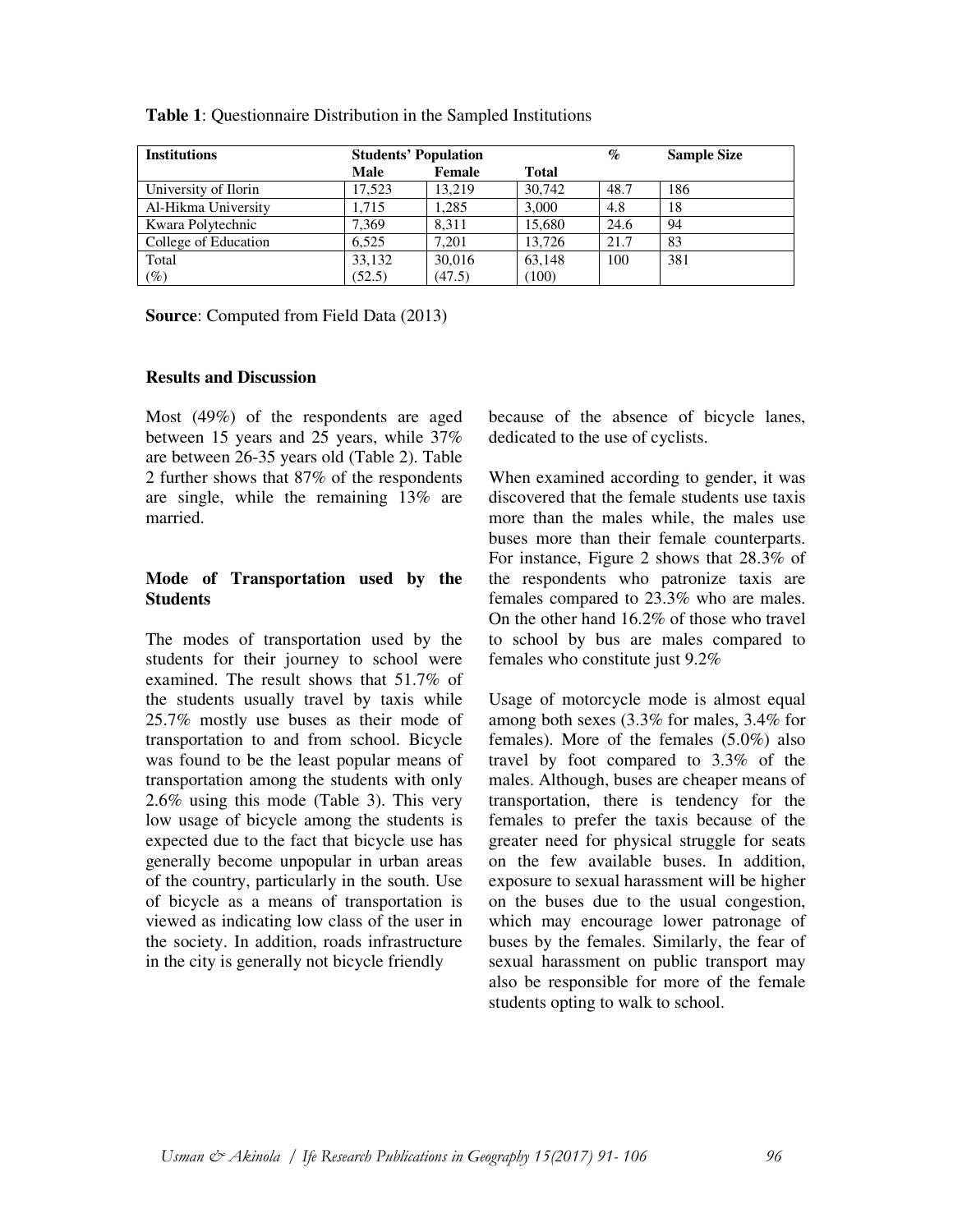| <b>Characteristics</b> |                  | <b>Frequency</b> | <b>Percent</b> |
|------------------------|------------------|------------------|----------------|
| <b>Sex</b>             | Male             | 191              | 50.1           |
|                        | Female           | 190              | 49.9           |
| Age                    | $15 - 25$ years  | 187              | 49             |
|                        | $26 - 35$ years  | 141              | 37             |
|                        | 36 - above years | 53               | 14             |
| <b>Marital Status</b>  | Single           | 331              | 87             |
|                        | Married          | 50               | 13             |
|                        | Divorced         | $\theta$         | 0              |
|                        | Widowed          | 0                | $\theta$       |

**Table 2:** Sex, Age and Marital status of the respondents

 **Source:** Field Survey, 2013

|  | Table 3: Modes of Transportation used by the Students |  |
|--|-------------------------------------------------------|--|
|--|-------------------------------------------------------|--|

| Mode of Transport | Frequency | Percent |  |
|-------------------|-----------|---------|--|
| Foot              | 32        | 8.4     |  |
| Taxi              | 197       | 51.7    |  |
| Bicycle           | 10        | 2.6     |  |
| Motorcycle        | 19        | 5.0     |  |
| <b>Bus</b>        | 98        | 25.7    |  |
| Personal Car      | 25        | 6.7     |  |
| Total             | 381       | 100     |  |

**Source:** Field Survey, 2013



**Figure 2:** Modes of Transportation used by the Respondents **Source:** Field Survey, 2013.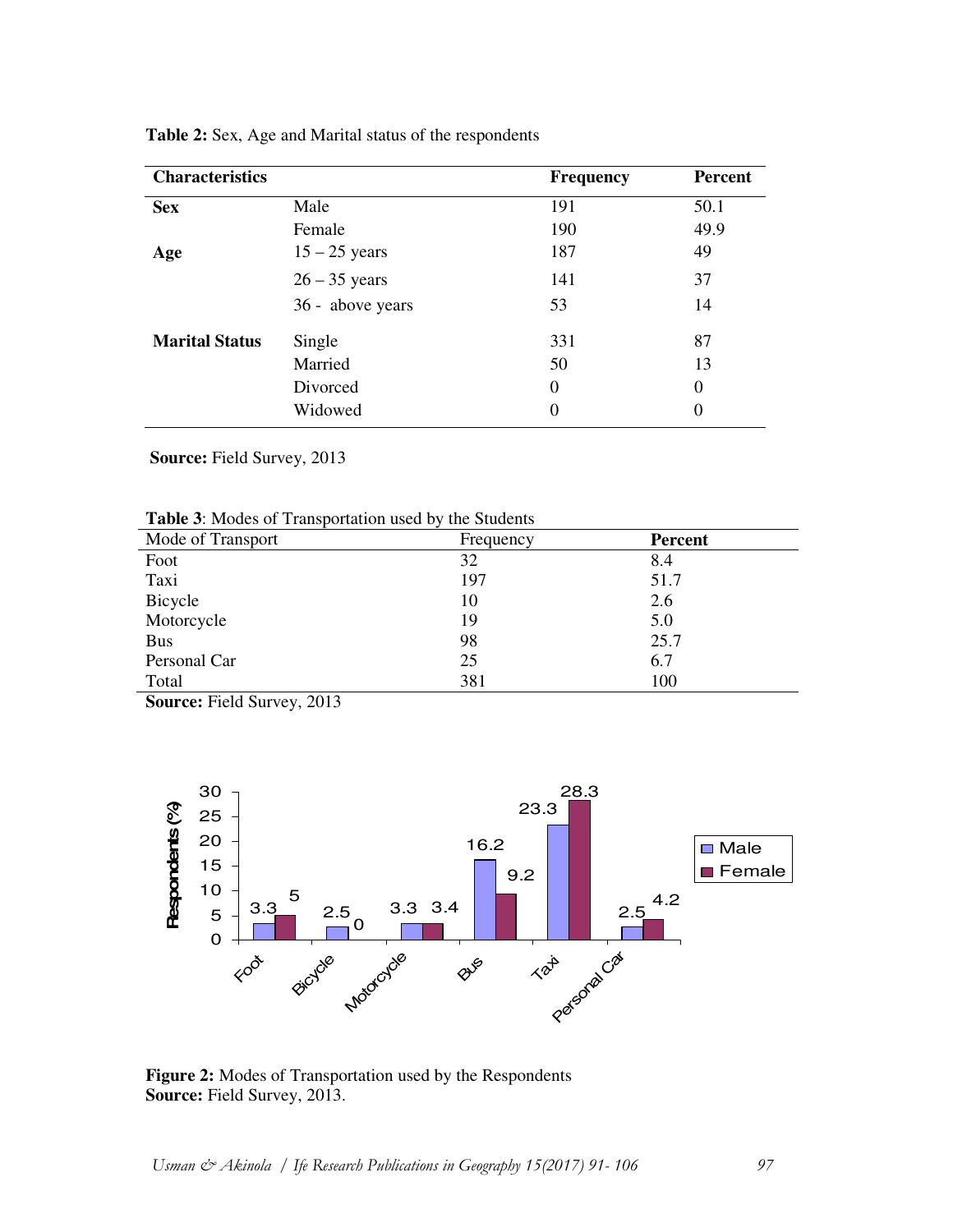## **Reasons for the use of Particular Mode of Transportation**

The students further indicated the most important reason for their choice of modes of transportation. The reasons for using particular modes of transportation were also found to vary among the students. The reasons given include cost of transport, comfort, speed, safety and availability of mode among others. Availability of a particular mode of transport was indicated as the major determinant of the mode used by 35.9% of the students (Table 4). Speed is regarded as most important by 25.2% of the respondents, while only 6.6% view safety of mode as the major factor determining their choice of mode. In addition, 1.8% of the students indicated that their choice of mode depends on other factors like how urgently they needed to get to school, whether they are travelling alone or in company of friends, the time of the day and the weather condition. For instance, in the hot afternoon, when it is raining or at late evenings the student would be seen rushing to board any available mode of transport without preference for any particular mode.

When examined according to gender, Table 4 shows that a higher proportion of the males (22.5%) view availability of a mode as being most important, compared to just 13.4% of the female students. In addition, cost of transport is less important to the females because only 7.6% of them consider it as the main determining factor for their choice of mode, as against 11.8% of the male students. However, safety is more important to the females (5.8%) than the Males (0.8%). It could therefore be seen that most of the male students usually travel to school with any mode of transport found available. In the same vein, females view their personal safety as being more important than the cost of transportation. Thus, the females are more safety conscious and are prepared to pay higher transport fares to ensure their personal safety.

| <b>Reasons</b> | <b>Students</b> |          |        |         | Total |         |
|----------------|-----------------|----------|--------|---------|-------|---------|
|                | Male            |          | Female |         |       |         |
|                | Freq.           | Percent  | Freq.  | Percent | Freq. | Percent |
| Cost           | 45              | 11.8     | 29     | 7.6     | 74    | 19.4    |
| Speed          | 45              | 11.8     | 51     | 13.4    | 96    | 25.2    |
| Comfort        | 12              | 3.1      | 30     | 8       | 42    | 11.1    |
| Safety         | 3               | 0.8      | 22     | 5.8     | 25    | 6.6     |
| Availability   | 86              | 22.5     | 51     | 13.4    | 137   | 35.9    |
| Others         | 0               | $\Omega$ |        | 1.8     |       | 1.8     |
| Total          | 191             | 50       | 190    | 50      | 381   | 100     |

**Table 4:** Reasons for use of Mode of Transportation

**Source:** Field Survey, 2013

#### . **Transportation Problems of the Students**

Problems identified by the students are parking difficulties, traffic congestion, verbal abuse, physical abuse, long commuting time, public transport inadequacy, bad roads and long waiting at bus stops. It was observed that enormity of these problems vary among the various institutions. The location of the sampled schools within the city was found to have a significant influence on the magnitude of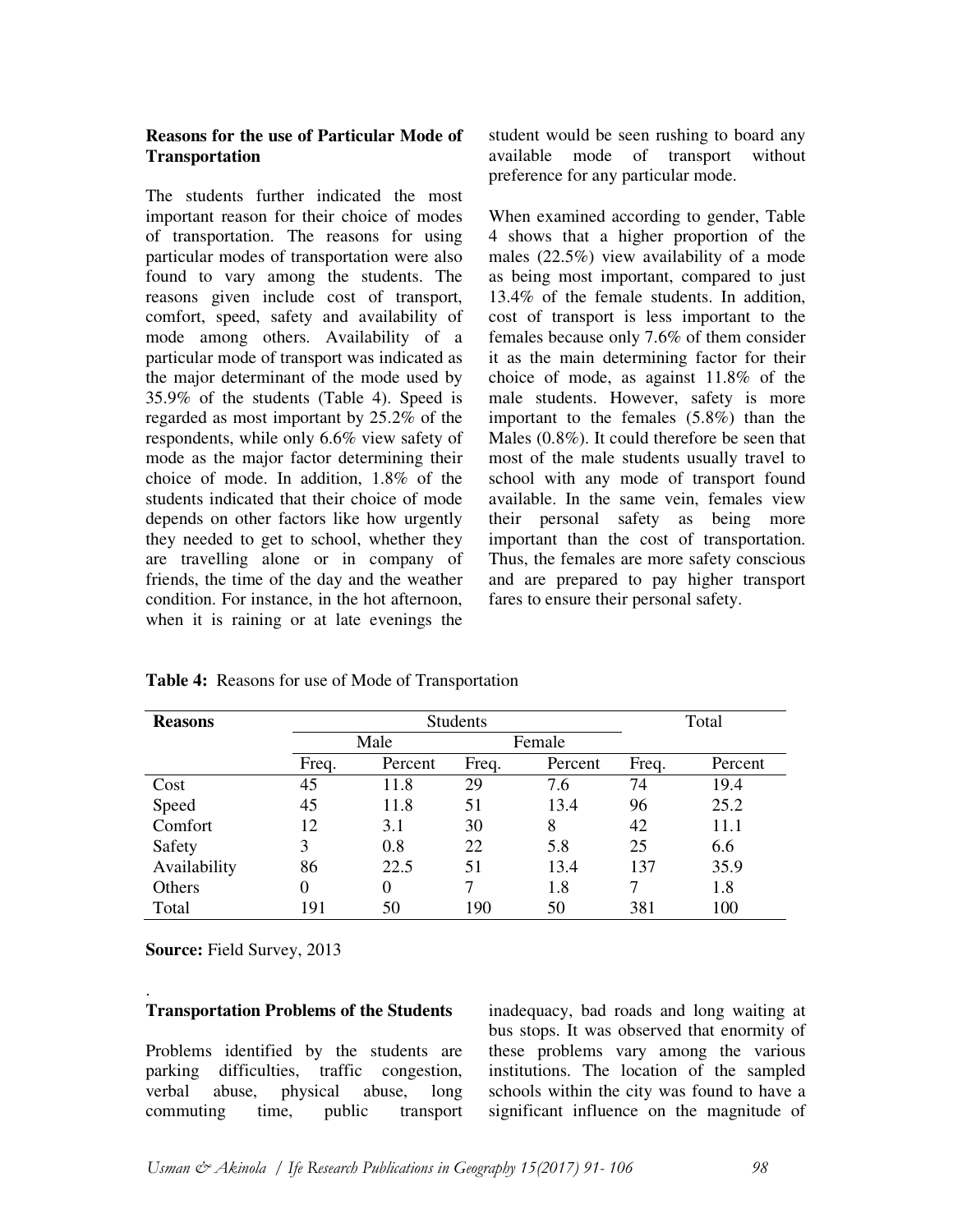each of the identified transportation problems. A general overview shows that long waiting at bus stops (26%) and traffic congestion (21.35%) were identified as the major problems by the students, as seen in Figure 3.

When examined according to the various institutions, long waiting at bus stops is the most notable transportation problems for the

students of both University of Ilorin and Kwara State Polytechnic, as identified by 40% and 30% of the sampled students respectively (Figure 4). This may be explained by the location of both schools in the outskirts of the city. The distance of these schools is a restriction to the number of commercial vehicles operating on these routes.



**Figure 3:** Transportation problems of the students **Source**: Field Survey, 2013

This is also clearly reflected in the problem of inadequate transport services as identified by 25.2% of the sampled students of University of Ilorin and 16.4% of the students in Kwara Polytechnic. On the other hand, both Al-Hikma University and Kwara State College of Education are located within the built-up area of the city, within which a wide variety of vehicles operate. However, parking difficulty is regarded as an important problem in both Al-Hikma University (36.4%) and College of Education (24%). This could also be explained by the comparatively smaller land areas of these institutions in relation to

University of Ilorin and Kwara Polytechnic. Apart from the fact that the College of Education and Al-Hikma University are located within the built-up area of the city where there is higher competition for land with other activities, there is problem of poor physical planning in the College of Education. This is particularly reflected in poor design and inadequate provision of vehicle parking areas within the school. Traffic congestion is also an important problem to the students. As seen in Figure 4 the magnitude of this problem is greater for students of Kwara Polytechnic as indicated by 25.2% of the students. This is also an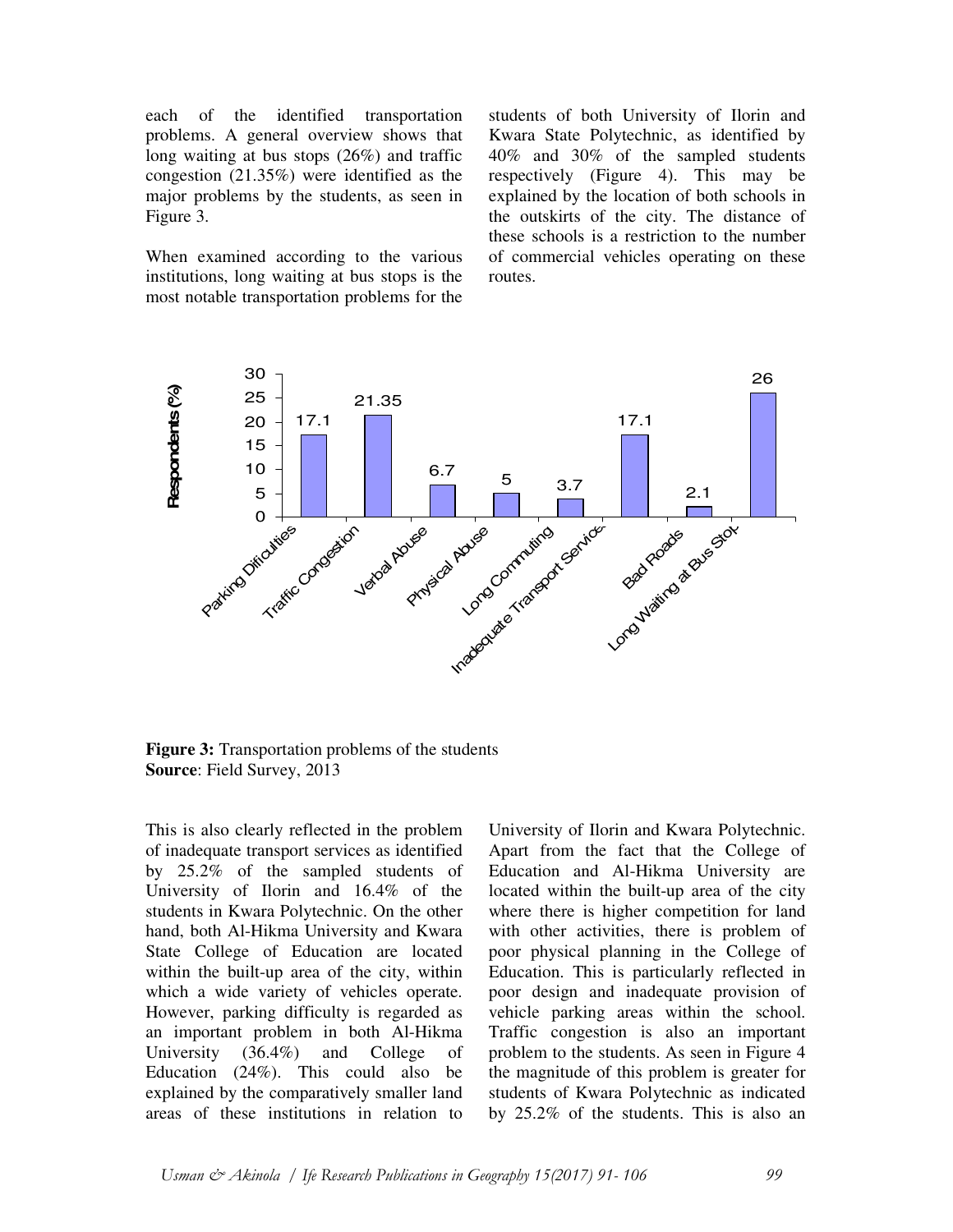important transportation problem for students of University of Ilorin and the College of Education, as indicated by 21.6% of the sampled students in each of these schools.

It is however surprising that only a small proportion of the students from both University of Ilorin (5%) and Kwara State Polytechnic (3.2%) indicated long commuting as a problem. It would be expected that the long distances covered and time required to travel to these schools would be seen as a problem by the students.



**Figure 4:** Magnitude of Transportation Problems in the Sampled Institutions **Source**: Field Survey, 2013

When examined according to gender it was discovered that the magnitude of these problems as perceived by the male and female students differ. For example, as high as 92.3% of the students who regard traffic congestion as the most important transportation problem are females (Figure 5). Usually, traffic congestion means that vehicles are forced to travel slowly or may even be stationary in traffic for long periods

of time thus, resulting in extended travel time. Traffic congestion therefore implies that longer periods of travel discomfort associated with overloaded buses and taxis have to be endured by the students. In such situations the females are more likely to be uncomfortable from the usual pressing together of bodies and other physical contacts associated with public transport.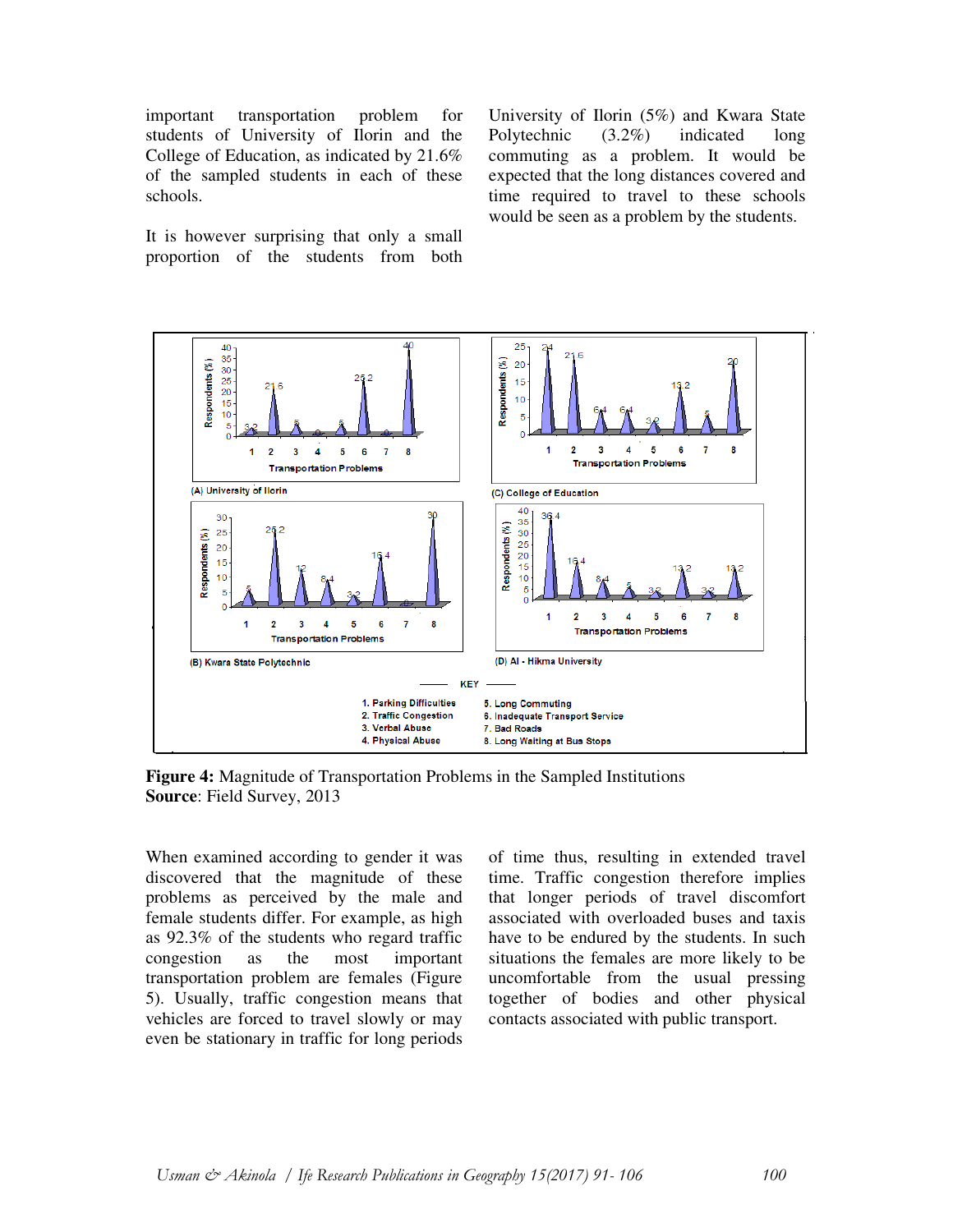

**Figure 5:** Magnitude of Transportation Problems among Male and Female Students **Source**: Field Survey, 2013

Other transportation problems of great significance to the female students as seen in Figure 5 are verbal abuse (83.3%), physical abuse (66.7%) and long waiting at bus stops (61%). The usual long queues at bus stops and regular physical struggles involved in boarding taxi cabs often expose the female students to various forms of harassment. The females are exposed to the discomfort of the male students pressing their bodies against them while struggling to board vehicles or while travelling on buses. Females are also more likely to be the targets of touts, pick pockets and other social miscreants at bus stops and while on-board vehicles especially at night. Therefore, it is not surprising that more females than males regard long waiting at bus stops as a major problem. On the other hand, the males are more concerned than the females with problems of bad roads (80%), long commuting (75%) and inadequate transport services (63%) as also seen in Figure 5. There is therefore a clear indication that unlike the females who are

more apprehensive about issues related to their personal safety, the males are more concerned about general transportation problems.

#### **Coping Strategies employed by the Students**

The students employ some strategies to cope with the transportation problems they encounter. Coping strategies such as walking, readiness to pay higher fare, leaving home early among others are employed by the students in solving their transportation problems. As high as 47.5% of the students indicated that leaving home early is the major strategy they employ to ameliorate their mobility problem (Table 5). When they leave home early it is easier to get vehicles to board since there will be fewer number of prospective passengers at the bus stops. In addition, the roads are less congested before the morning peak period, ensuring that the journey will be faster and more comfortable.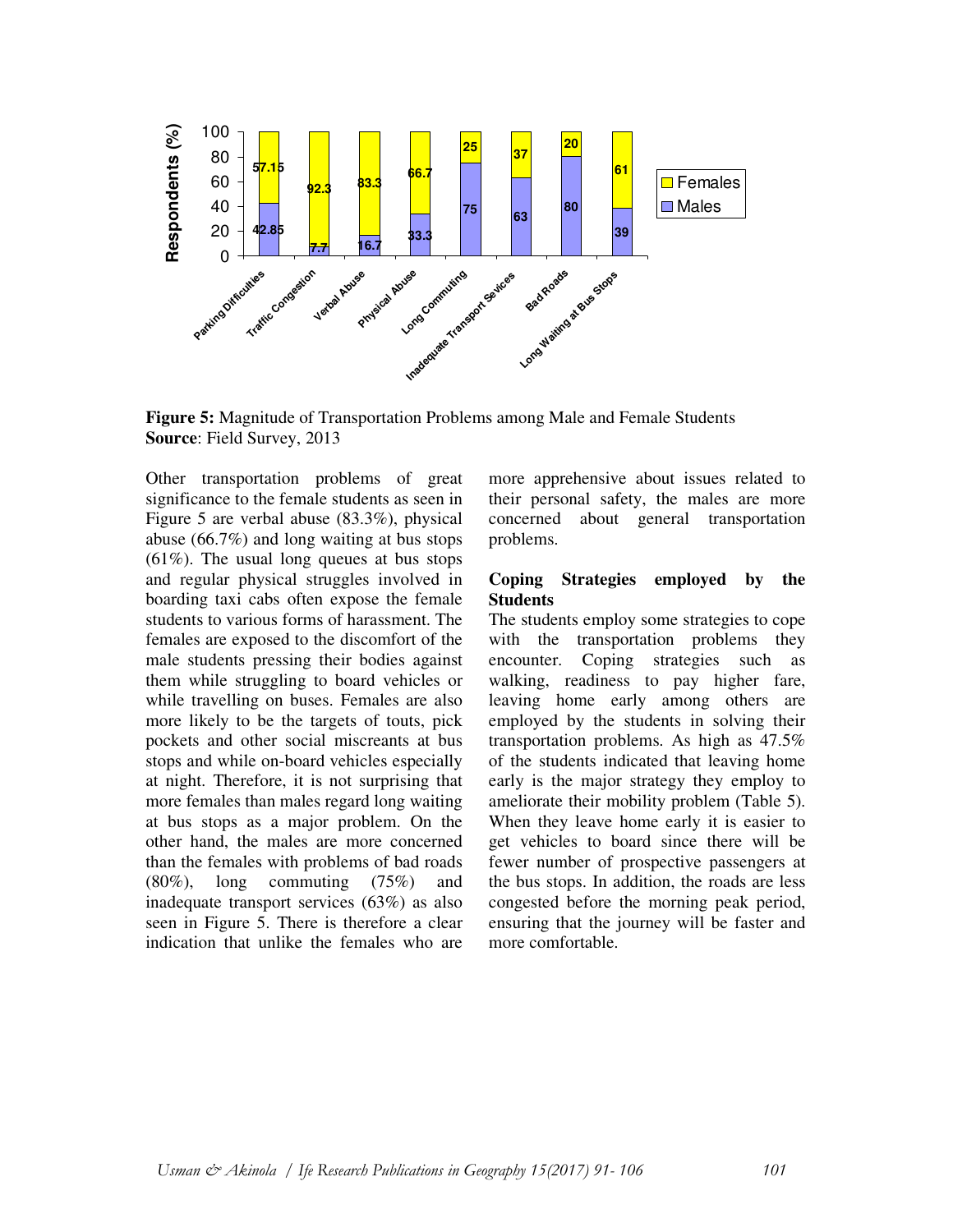| <b>Coping Strategies</b>     | <b>Frequency</b> | <b>Percent</b> |
|------------------------------|------------------|----------------|
| Walking                      | 32               | 8.4            |
| Readiness to pay higher fare | 6                | 1.6            |
| Travelling in group          | 23               | 6.0            |
| Reducing number of trips     | 114              | 30.0           |
| Cancellation of trips        | 25               | 6.5            |
| Leaving home early           | 181              | 47.5           |
| Total                        | 381              | 100            |
|                              |                  |                |

**Table 4:** Coping Strategies of the Students

**Source:** Field Survey, 2013

Another major strategy employed by the students is to reduce the number of trips made as indicated by 30% of the students. Thus, the students only go to school on those days that they have lectures to attend or only when there are important issues to attend to in school. This implies that the students prefer to study or attend to other things at home rather than go to school on their lecture free days. On the other hand, Table 5 also shows that 8.4% of the students resort to walking to school as a coping strategy.

The particular strategies preferred also vary when examined according to sex of the students. For instance, more of the females (29.2%) compared to 18.3% of the males indicated that they try to cope by leaving home early (Figure 6). It is expected that more of the females will employ this strategy because; this will relieve them of the need to physically struggle for vehicles with their male counterparts during the morning peak period.



**Figure 6:** Coping Strategies used by the Male and Female Students **Source:** Field Survey, 2013.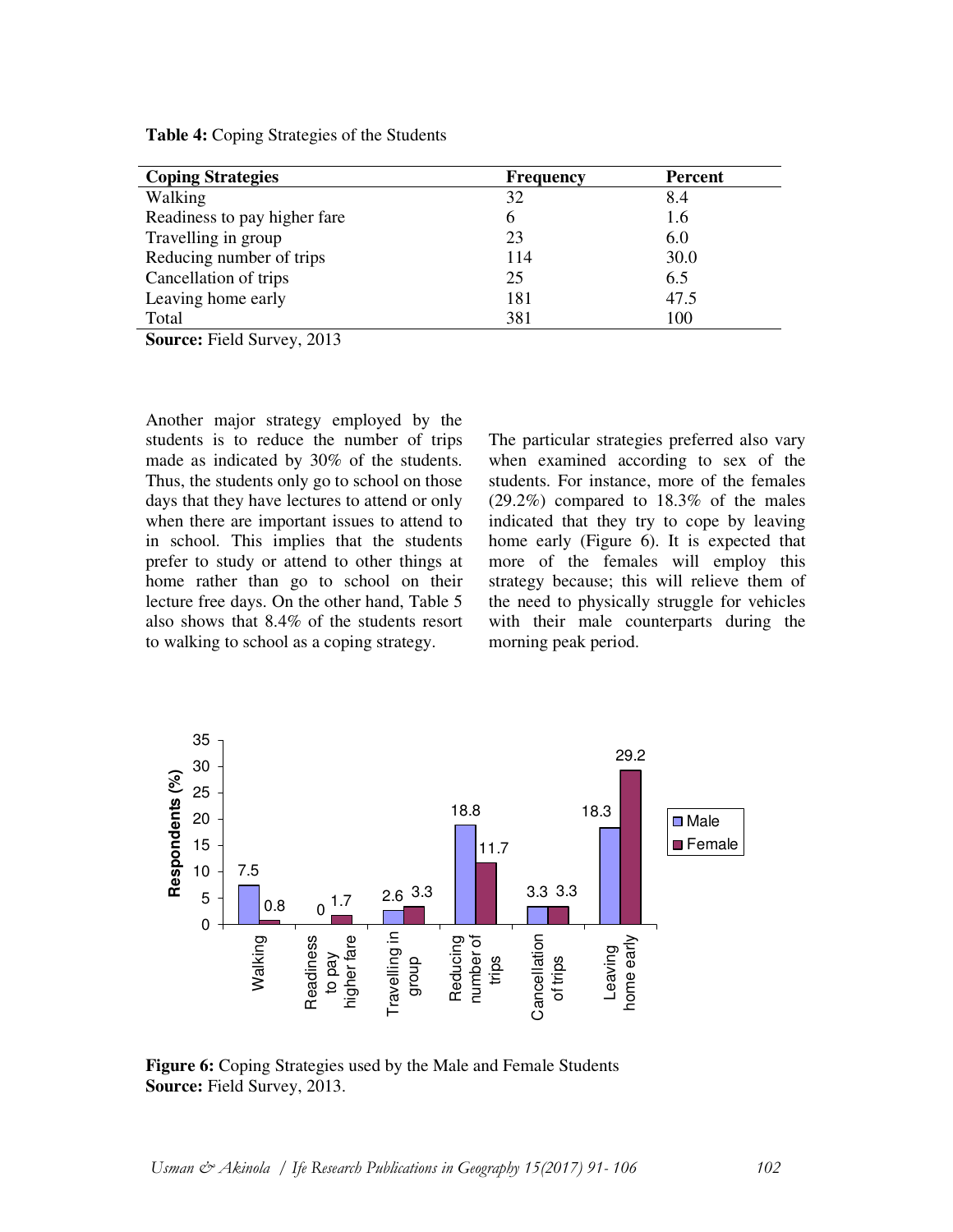Meanwhile, all (1.7%) of the students who indicated that they pay higher fares as a coping strategy are females. This implies that some of the female students incur additional expenses for better comfort and to ensure their safety. However, a larger proportion of those who opt to walk are males (7.5%) while only 0.8% are females. Apart from the physical stress involved, walking may expose the students to risk of being knocked down by vehicles or even expose them to other forms of danger like mugging and sexual harassment especially at night.

This result is in line with the observations of Sohail *et al*.(2006) and Herrera (2007) that girls and women often face the danger of harassment, rape and other forms of personal danger even when they opt to walk. Furthermore, a larger proportion of those who cope by travelling in group are females (3.3%), compared to 2.6% of the males. Travelling in group is a form of security for the female students since it is easier to attack an individual than a group of people.

## **Test of Hypotheses**

Ho1: There is no statistically significant difference in the preferred modes of transportation of the male and female students.

Ho2: There is no statistically significant difference in the perception of transportation problems between the male and female students.

Ho3: There is no statistically significant difference in the coping strategies employed by the male and female students.

The test of significant differences between transportation characteristics and the gender of the students is shown in Table 6.

Table 6 shows that there is no statistically significant difference in the modes of transportation preferred by the male and female students. Thus, the null hypothesis was accepted. However, Table 6 also indicates that the perception of transportation problems by the students and the coping strategies they employed were both significantly related to their gender. The null hypotheses were therefore rejected.

**Table 6:** Chi-square test of significant difference between transportation characteristics and gender of the students.

| <b>Transportation characteristics</b>           | $X^2$ cal | df             | <b>Critical value</b> | <b>Decision</b> |
|-------------------------------------------------|-----------|----------------|-----------------------|-----------------|
| Mode of transportation and gender               | 5.094     | 5              | 12.591                | Accept          |
| Transportation problems and gender              | 22.650    |                | 14.067                | Reject          |
| Coping strategies and gender                    | 13.286    | 5 <sup>1</sup> | 12.591                | Reject          |
| $\Sigma^2$ $\Omega$ $\Omega$ $\Gamma$ $\sim$ 1. |           |                |                       |                 |

 $X^2$  0.05 level **Source:** Field survey, 2013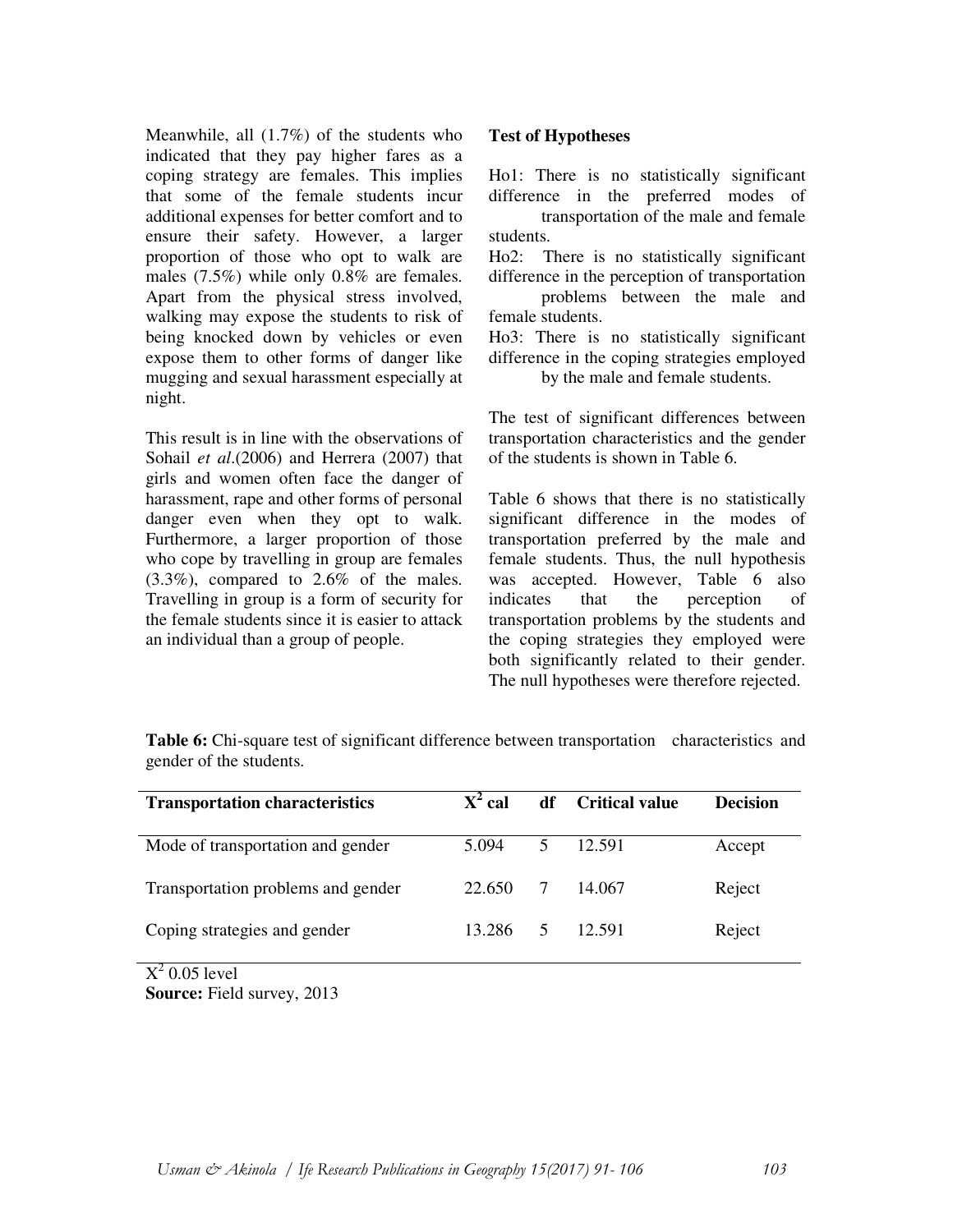#### **Conclusion and Recommendations**

Preferences for particular modes of transportation vary among the students both within and between the sexes. Magnitude of transportation problems experienced by the students also vary among the different institutions studied. However, the difference in modal choice between the males and females was found not to be significant. On the other hand, the study shows that the male and female students significantly perceive the magnitude of the various transportation problems differently and also significantly differ in their adjustment to these problems. Based on the result of this study, various gender sensitive policy options for ameliorating mobility problems of the students are hereby suggested.

Immediate provision of more hostel accommodation on the campuses especially for the female students should be embarked upon. This should be a priority particularly for University of Ilorin and Kwara State Polytechnic. This will reduce the number of students residing off-campus, thereby reducing pressure on the transportation system.

A more gender sensitive solution to the students' transportation problems could begin with adoption of separate queues for male and female students at the bus stops. This will reduce the pressure on the female students who are at physical disadvantage when struggling to board vehicles.

#### **References**

Anderson, J. and Panzio, N. (1986) Transportation and Public Safety: Services that make Service Use Possible. In Scmink, M., Bruce, J. and Kohn, M. (Eds.) *Leaning about Women and Urban Transport*. Malaysia Sustainable Transport Action Network for Asia and the Pacific.

Both University of Ilorin and Kwara State Polytechnic in particular need to provide more school buses to transport the students. More commercial vehicle operators should also be encouraged to ply the campus routes. This could be done by providing official motor parks both on and off-campus and regular repairs of roads.

Provision of street lights (within and around campuses) and adequate security on the campuses will ensure that students particularly the females can transit within and in areas around the campuses without fear of assault even at night.

To reduce congestion on the roads around the campuses, staff and students who have access to personal cars should embrace the adoption of car-sharing option. This is a traffic demand management option that can help reduce the number of vehicles on the roads around the campuses.

Creation of more access gates to the institutions will help to reduce the daily early morning congestions at the single gates presently used to access these institutions. This will however, result in increased pressure on the schools' security systems.

Construction of more vehicle parking lots would help to address parking problems on the campuses. Authorities of Kwara College of Education Ilorin and Al-Hikma University in particular should see the provision of car parks as a priority that needs immediate attention.

Asiyanbola, R. A. (1999). Women-intra-Urban Travel Pattern: A case study of Abeokuta, Ogun State Nigeria, *Ife social science Review*, 17(2): 62-72.

Asiyanbola, R. A. (2002). Gender Difference in inter- Urban Travel Behaviour: A Preliminary Survey in Ibadan, Nigeria. In Xavier G. and Fatonzoun,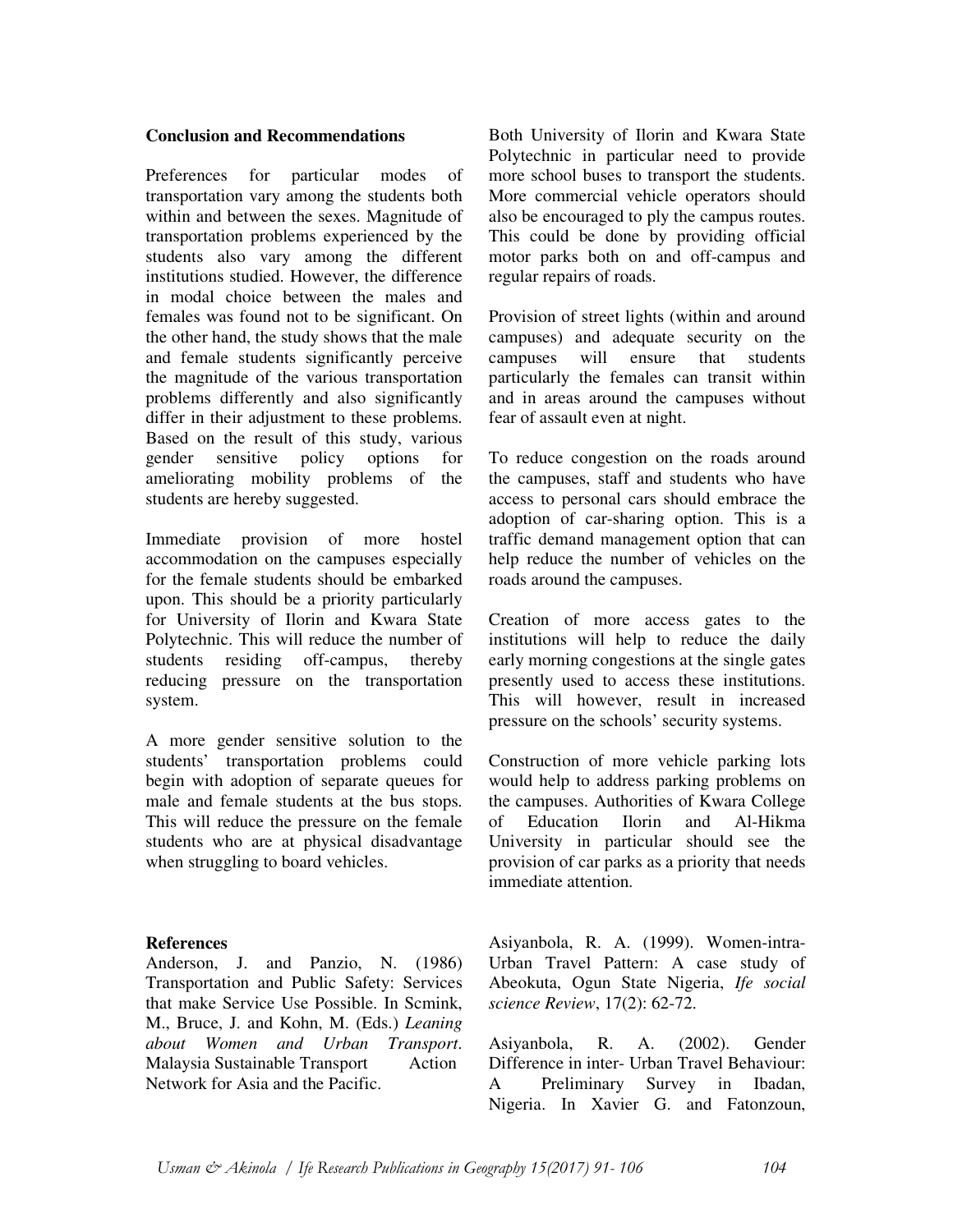I..(Eds.) *Urban Mobility for All*. Lisse: A Balkema, The Netherlands. pp. 29- 35.

Babinard, J. (2011) *World Bank Gender Transport Surveys: An Overview Summary of World Bank Transport Notes*. The World Bank: Washington, D.C.

Bowlby, S., Lenis J., McDowell, L. and Foord J. (1989) "The Geography of Gender" In Pect, R. and Thrift, N.J. (eds.) *New Models in Geography*, Vol.2 London: Unwin Hyman, 157-175.

Davis, A. (1992) Liveable Streets and Perceived Accident Risks: Quality of Life Issues for Residents and Vulnerable Road Users. *Traffic Engineering and Control*, 33 (6): 374-379.

Downing, A. J. (1991) Pedestrian Safety in Developing Countries. Proceedings of the Vulnerable Road User: International Conference on Traffic Safety, New Delhi

Fernando, P. and Porter, G. (2002) *Balancing the Load: Women, Gender and Transport.* Palgrave: London and New York.

Greater London Council (GLC) (1985) Women on the Move 2: Survey Results - Overall Findings. London: GLC Women's Committee.

Hamilton, K., Jenkins, L. and Gregory, A. (1991) *Women and Transport: Bus Deregulation in West Yorkshire*. Bradford: University of Bradford.

Hanson, A. and P. Hanson (1980) Gender and Urban Activity Patten in Upsalla, Sweden. *Geographical Review*, 70: 291-299.

Herrera, M. (2007) "Sexual Harassment in Public Transport: An Exploratory Study Using a Gender and Development Perspective". Unpublished Master of Arts dissertation, University of Philippines, Diliman, Quezon City.

Howe, J. and Bryceson, D. (1993) *Rural Household Transport in Africa: Reducing the Burden on Women?* African Studies Center, Leiden, Holland.

International Transport Forum (2011) Gender and Transport. Discussion Paper No. 2011-11

Kwara State Government (1997) *Diary, 1997.* Kwara State Ministry of Information, Ilorin.

Khan, M. and Mohammadzadeh (2011) Travel Behaviour of Tertiary Educational Students: A Survey of the University of Auckland.

Krejcie, R V. and Morgan, D. W. (1970) Determining Sample Size for Research Activities. *Education and Psychological Measurement*, 30: 607-610

Kranton, R. E. (1991) Transport and the Mobility Needs of the Urban Poor: An Exploratory Study. World Bank Discussion Paper, No. INU 86. Washington D. C. World Bank.

Matalon, B. (1992) *Mobility with Regards to Social Groups and Attitudes*. Transport and Roads Research Laboratory Reports; 689:  $130 - 151$ 

Nelson-Fyle, M.R. and Sandhu, R. (1990) *The impact of animal traction on Women*. UNIFEM, Dakar, Sénégal.

Odeleye, J.A (2001) Towards Gender Sensitive Urban Transport Planning and Operations in Metropolitan Lagos, Nigeria. Paper submitted at the  $4<sup>th</sup>$  IFUP Congress in Marrech, Morroco.

Odufunwa, B.O and Oyesiku O.O. (2002) Gender Perspectives in Travel Behavior of Motorcycle Passenger in Nigeria Intermediate Cities. In Xavier, G. and